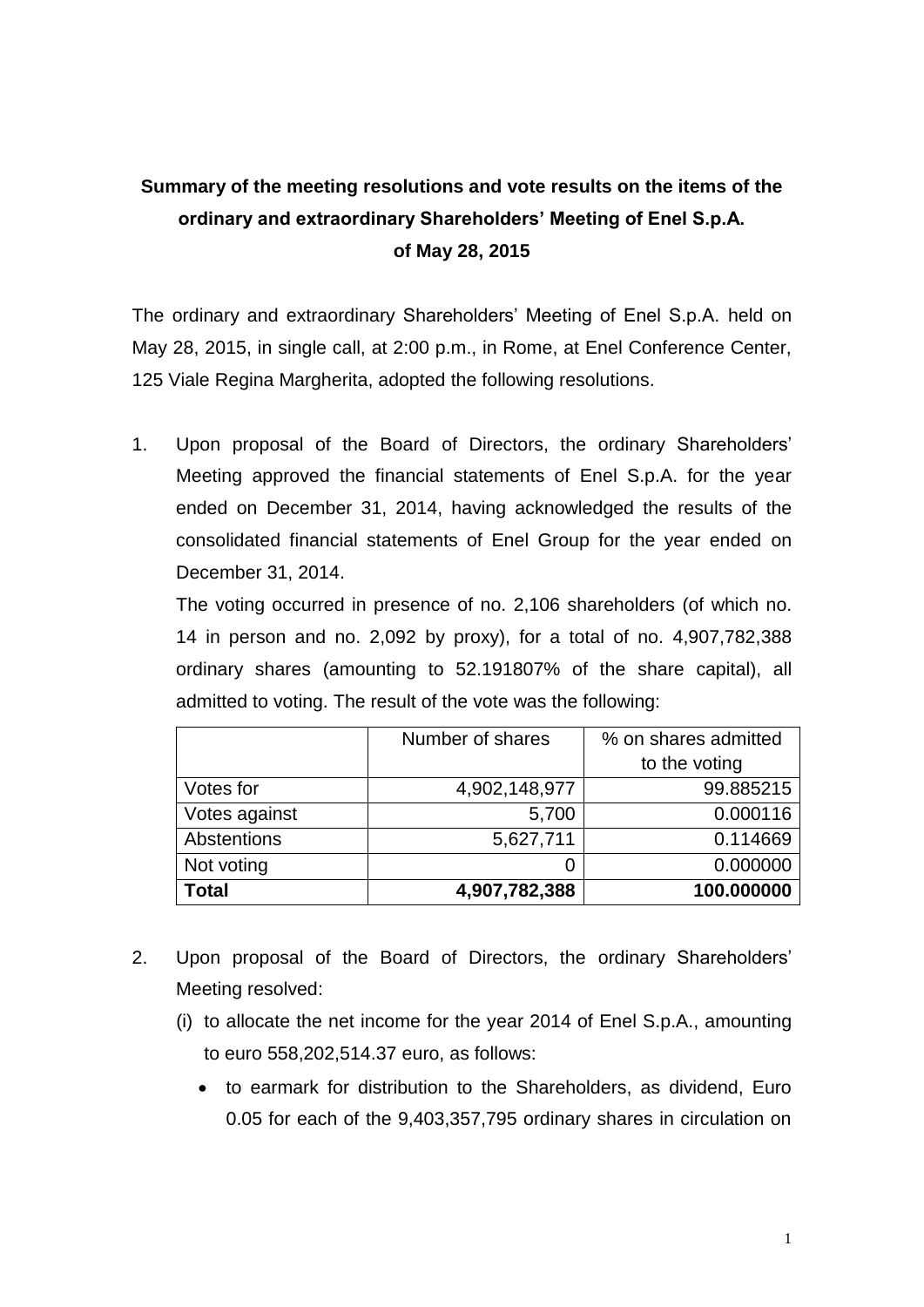June 22, 2015, the scheduled ex-dividend date, for an overall amount of Euro 470,167,889.75;

- to earmark for "retained earnings" the remaining part, equal to Euro 88,034,624.62;
- (ii) to earmark for distribution to the Shareholders also a part of the available reserve named "retained earnings" allocated in the financial statements of Enel S.p.A. (amounting at the date of the Shareholders' Meeting to Euro 6,061,293,373.19 overall), for an amount of Euro 0.09 for each of the 9,403,357,795 ordinary shares in circulation on June 22, 2015, the scheduled ex-dividend date, for an overall amount of Euro 846,302,201.55;
- (iii) to pay, before withholding tax, if any, an overall dividend of Euro 0.14 per ordinary share – of which Euro 0.05 as distribution of the 2014 net income and Euro 0.09 as partial distribution of the available reserve named "retained earnings" – as from June 24, 2015, with the exdividend date of coupon no. 23 falling on June 22, 2015 and the "record date" (i.e. the date of the legitimate payment of dividends) coinciding with June 23, 2015.

The voting occurred in presence of no. 2,106 shareholders (of which no. 14 in person and no. 2,092 by proxy), for a total of no. 4,907,782,388 ordinary shares (amounting to 52.191807% of the share capital), all admitted to voting. The result of the vote was the following:

|               | Number of shares | % on shares admitted |
|---------------|------------------|----------------------|
|               |                  | to the voting        |
| Votes for     | 4,811,448,611    | 98.037122            |
| Votes against | 90,650,453       | 1.847076             |
| Abstentions   | 5,678,623        | 0.115706             |
| Not voting    | 4,701            | 0.000096             |
| Total         | 4,907,782,388    | 100.000000           |

3. Upon proposal of the shareholder Ministry of Economy and Finance, the ordinary Shareholders' Meeting resolved, pursuant to Article 2386 of the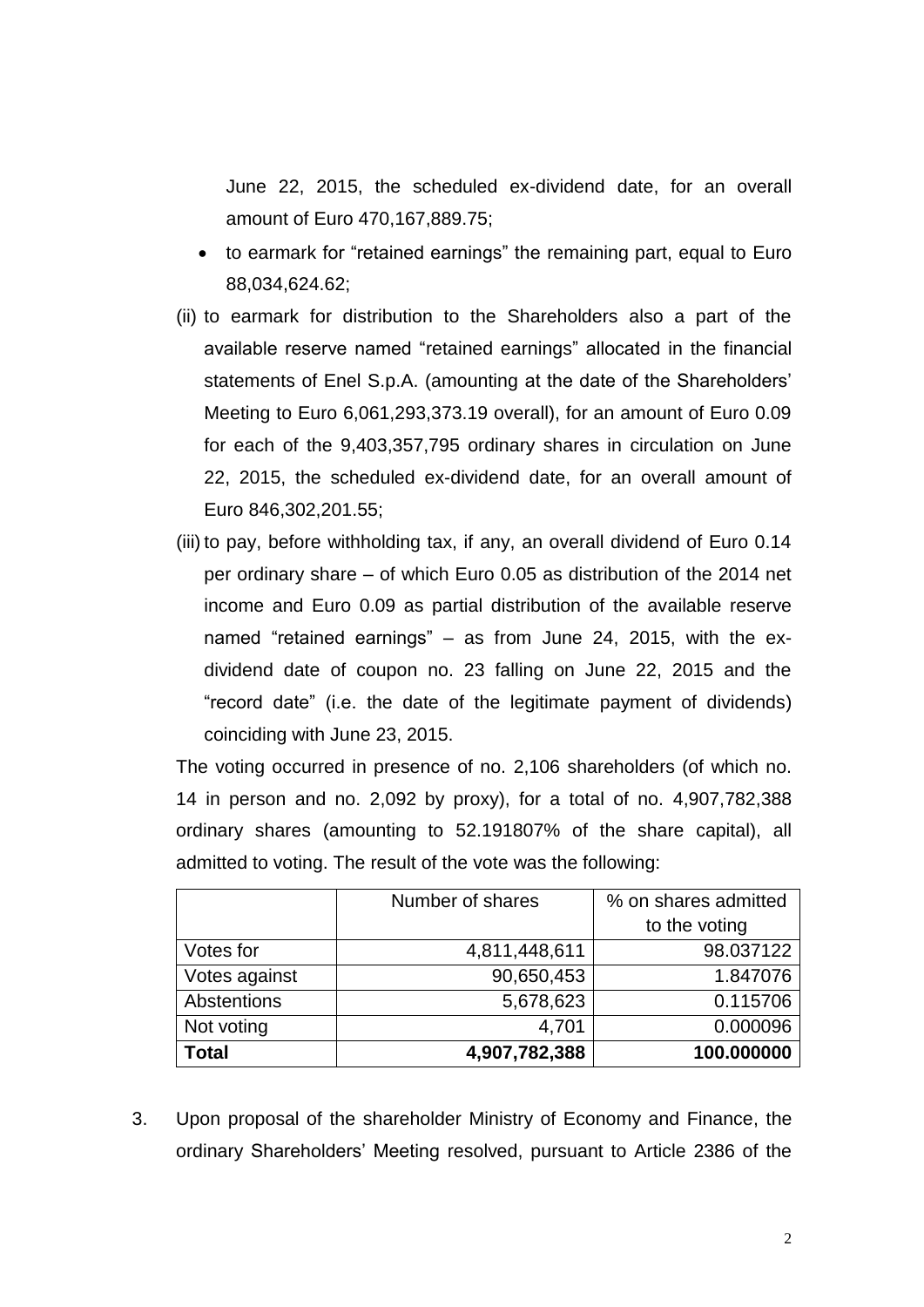Italian Civil Code, the appointment of Alfredo Antoniozzi as member of the Board of Directors, who will stay in office until the expiry of the Board of Directors in office at the date of the Shareholders' Meeting, i.e. until the approval of 2016 financial statements.

The voting occurred in presence of no. 2,096 shareholders (of which no. 11 in person and no. 2,085 by proxy), for a total of no. 4,905,309,415 ordinary shares (amounting to 52.165509% of the share capital), all admitted to voting. The result of the vote was the following:

|               | Number of shares | % on shares admitted |
|---------------|------------------|----------------------|
|               |                  | to the voting        |
| Votes for     | 4,761,134,790    | 97.060845            |
| Votes against | 130,132,012      | 2.652881             |
| Abstentions   | 14,010,499       | 0.285619             |
| Not voting    | 32,114           | 0.000655             |
| <b>Total</b>  | 4,905,309,415    | 100.000000           |

**4.** Upon proposal of the Board of Directors, the ordinary Shareholder's Meeting resolved to approve the long term incentive Plan for 2015 reserved to the management of Enel S.p.A. and/or of its subsidiaries pursuant to Article 2359 of the Italian Civil Code, whose features are described in the relevant information document prepared pursuant to Article 84-*bis*, paragraph 1, of the Issuers' Regulation adopted by Consob with resolution No. 11971/1999, and to grant the Board of Directors, with the faculty to sub-delegate, all powers necessary for the actual implementation of the aforesaid Plan.

The voting occurred in presence of no. 2,092 shareholders (of which no. 9 in person and no. 2,083 by proxy), for a total of no. 4,905,289,394 ordinary shares (amounting to 52.165296% of the share capital), all admitted to voting. The result of the vote was the following: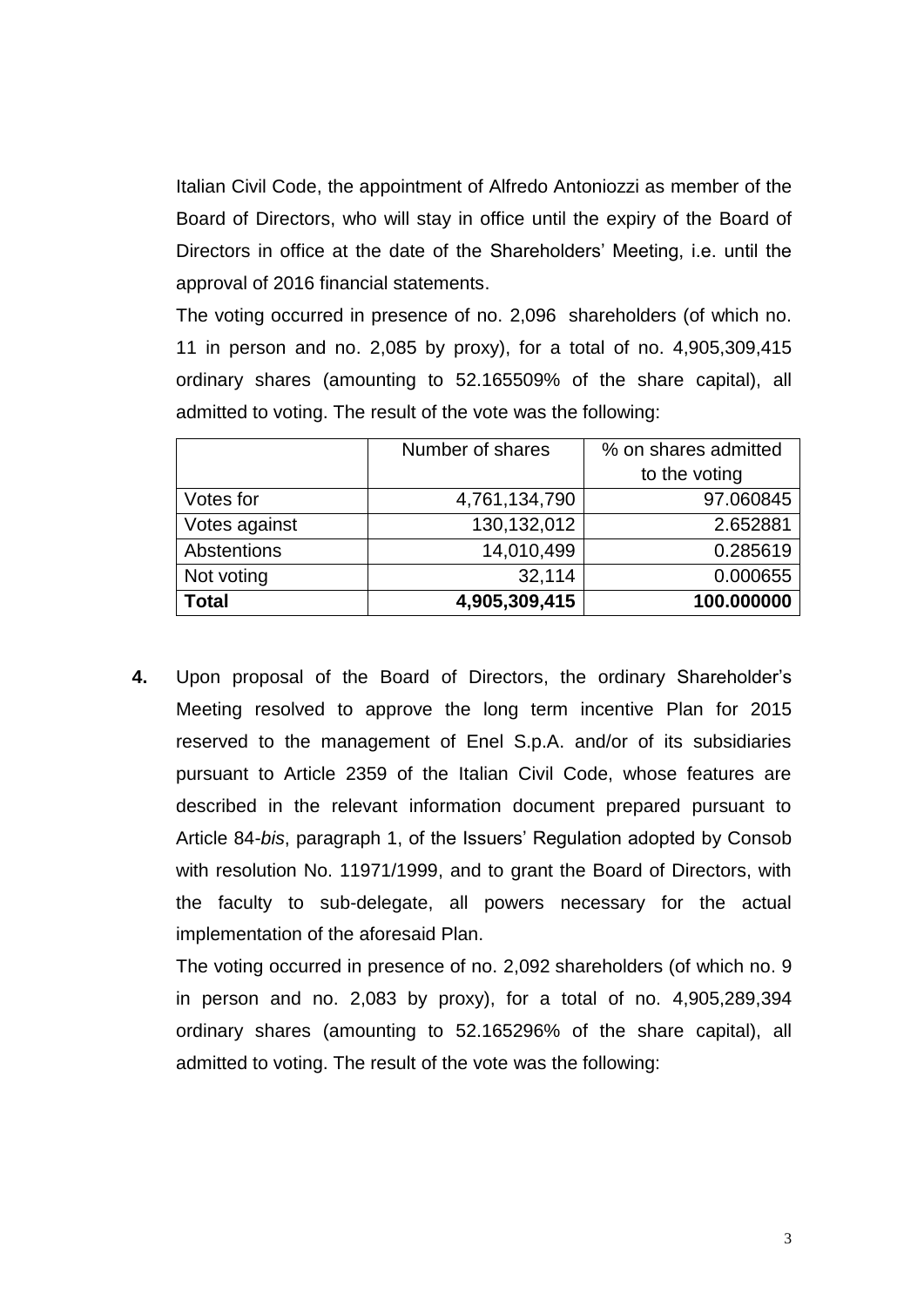|               | Number of shares | % on shares admitted |
|---------------|------------------|----------------------|
|               |                  | to the voting        |
| Votes for     | 4,795,785,700    | 97.767640            |
| Votes against | 102,247,986      | 2.084444             |
| Abstentions   | 7,255,708        | 0.147916             |
| Not voting    |                  | 0.000000             |
| <b>Total</b>  | 4,905,289,394    | 100.000000           |

5. Upon proposal of the Board of Directors, the ordinary Shareholders' Meeting resolved in favour of the first section of the remuneration report drawn up pursuant to article 123-*ter* of Legislative Decree No. 58 dated February 24, 1998, and article 84-quater of the Issuers' Regulation adopted by Consob with resolution No. 11971/1999, containing the description of the policy for the remuneration of Directors, General Manager and Executives with strategic responsibilities adopted by the Company for the financial year 2015, as well as the procedures used for the adoption and implementation of such policy.

The voting occurred in presence of no. 2,091 shareholders (of which no. 8 in person and no. 2,083 by proxy), for a total of no. 4,905,285,724 ordinary shares (amounting to 52.165257% of the share capital), all admitted to voting. The result of the vote was the following:

|               | Number of shares | % on shares admitted |
|---------------|------------------|----------------------|
|               |                  | to the voting        |
| Votes for     | 4,732,179,598    | 96.471029            |
| Votes against | 166,698,103      | 3.398336             |
| Abstentions   | 6,408,023        | 0.130635             |
| Not voting    | 0                | 0.000000             |
| Total         | 4,905,285,724    | 100.000000           |

6. Upon proposal of the Board of Directors, the extraordinary Shareholders' Meeting resolved some amendments of the Bylaws provisions concerning requirements of integrity and related causes of ineligibility and